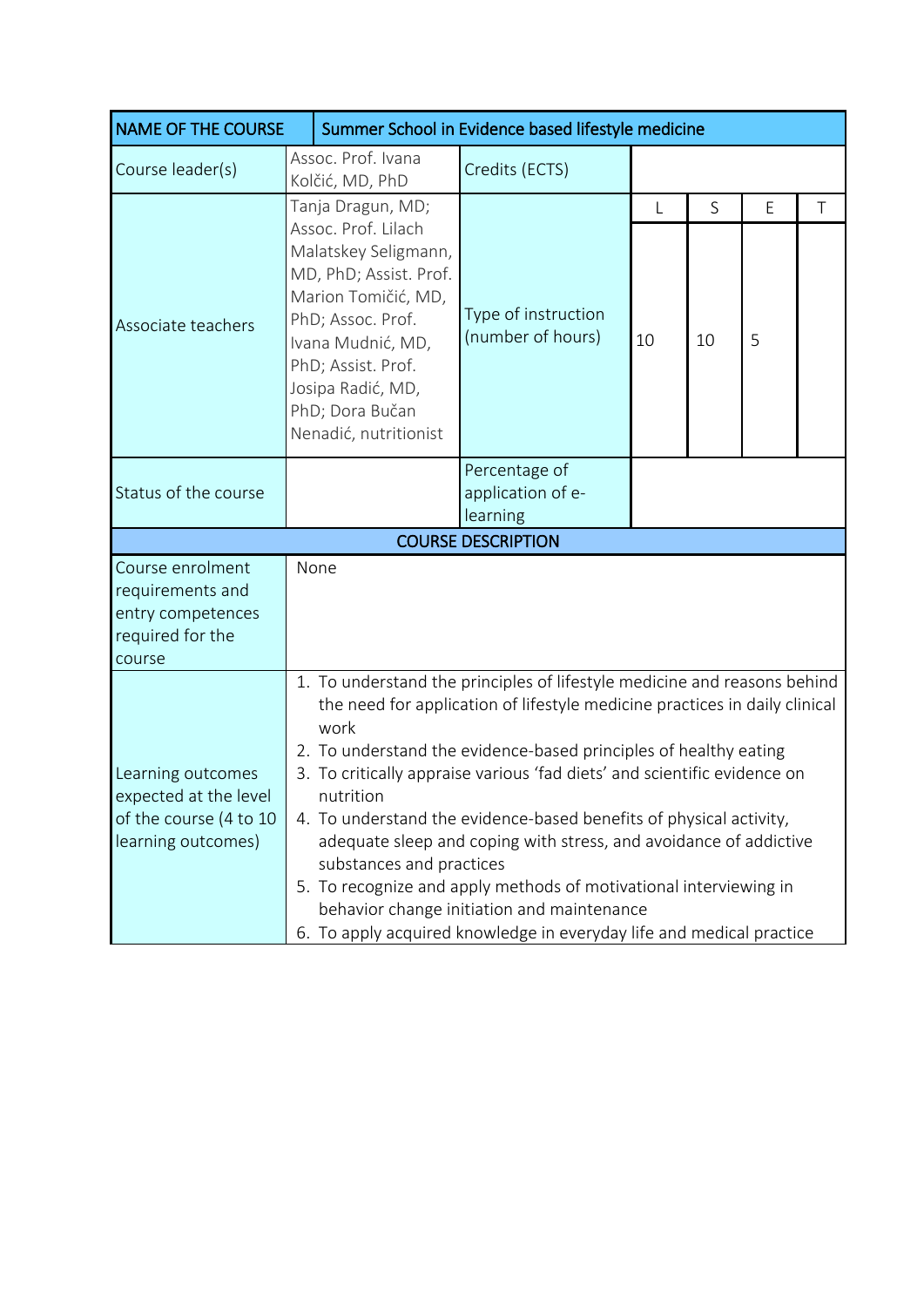|                                                                                                                                                                                                                     | Topics to be covered:                                                                                                                                                                                                                                                                                                                                                                                                                                                                                                                                                                                                                                                                                                                                                                                                                                                                                                                                                                                                                                                                                                                                                                                                                     |     |                  |                                                                                                                                 |                                                                    |  |
|---------------------------------------------------------------------------------------------------------------------------------------------------------------------------------------------------------------------|-------------------------------------------------------------------------------------------------------------------------------------------------------------------------------------------------------------------------------------------------------------------------------------------------------------------------------------------------------------------------------------------------------------------------------------------------------------------------------------------------------------------------------------------------------------------------------------------------------------------------------------------------------------------------------------------------------------------------------------------------------------------------------------------------------------------------------------------------------------------------------------------------------------------------------------------------------------------------------------------------------------------------------------------------------------------------------------------------------------------------------------------------------------------------------------------------------------------------------------------|-----|------------------|---------------------------------------------------------------------------------------------------------------------------------|--------------------------------------------------------------------|--|
| Course content<br>broken down in detail<br>by weekly class<br>schedule (syllabus)                                                                                                                                   | Can we all reach a (healthy) hundred? Introduction to lifestyle medicine<br>(1L, 1S)<br>Lifestyle medicine: the who, the how, and the why (1L)<br>Fundamentals of health behavior change (1L)<br>Motivational interviewing and other lifestyle medicine tools (1L, 1S)<br>Nutrition for life. Prescribing Mediterranean diet as an example of a<br>healthy dietary pattern and lifestyle<br>(1L, 1S, 2P)<br>To sleep (enough) or not to sleep? Prescribing a good night's sleep in<br>health promotion and disease prevention (1L, 1S)<br>The role of physical activity in health and disease. How to get and stay<br>moving? Prescribing appropriate physical activity in health promotion and<br>disease prevention (1L, 1S, 2P)<br>The role of stress in health and disease. How and where to find a vent?<br>Prescribing coping with stress in health promotion and disease prevention<br>(1L, 1P)<br>Substance use and abuse: how to stop smoking? (1L, 1S)<br>The lifestyle vs pharmacological treatment (1L)<br>Group seminars/workshop (2S):<br>1. Creating a healthy and sustainable dietary plan<br>2. Stress - why should we try to keep it under control? How?<br>3. How to get enough (and which kind of) physical activity? |     |                  |                                                                                                                                 |                                                                    |  |
| Format of instruction                                                                                                                                                                                               | $\Box$ x lectures<br>$\Box$ x seminars and workshops<br>$\Box$ x exercises<br>$\Box$ on line in entirety<br>$\Box$ partial e-learning<br>$\Box$ field work                                                                                                                                                                                                                                                                                                                                                                                                                                                                                                                                                                                                                                                                                                                                                                                                                                                                                                                                                                                                                                                                                |     |                  | $\Box$ x independent assignments<br>$\Box$ x multimedia<br>$\Box$ laboratory<br>$\square$ work with mentor<br>$\square$ (other) |                                                                    |  |
| Student                                                                                                                                                                                                             | students.                                                                                                                                                                                                                                                                                                                                                                                                                                                                                                                                                                                                                                                                                                                                                                                                                                                                                                                                                                                                                                                                                                                                                                                                                                 |     |                  |                                                                                                                                 | In accordance to Rules of studying and Deontological code for USSM |  |
| responsibilities<br>Screening student<br>work (name the<br>proportion of ECTS<br>credits for each<br>activity so that the<br>total number of ECTS<br>credits is equal to the<br><b>ECTS</b> value of the<br>course) | Class<br>attendan<br>ce                                                                                                                                                                                                                                                                                                                                                                                                                                                                                                                                                                                                                                                                                                                                                                                                                                                                                                                                                                                                                                                                                                                                                                                                                   | 0,5 | Research         |                                                                                                                                 | Practical<br>training                                              |  |
|                                                                                                                                                                                                                     | Experime<br>ntal work                                                                                                                                                                                                                                                                                                                                                                                                                                                                                                                                                                                                                                                                                                                                                                                                                                                                                                                                                                                                                                                                                                                                                                                                                     |     | Report           |                                                                                                                                 | (Other)                                                            |  |
|                                                                                                                                                                                                                     | Essay                                                                                                                                                                                                                                                                                                                                                                                                                                                                                                                                                                                                                                                                                                                                                                                                                                                                                                                                                                                                                                                                                                                                                                                                                                     |     | Seminar<br>essay | 0,5                                                                                                                             | (Other)                                                            |  |
|                                                                                                                                                                                                                     | Tests                                                                                                                                                                                                                                                                                                                                                                                                                                                                                                                                                                                                                                                                                                                                                                                                                                                                                                                                                                                                                                                                                                                                                                                                                                     |     | Oral exam        |                                                                                                                                 | (Other)                                                            |  |
|                                                                                                                                                                                                                     | Written<br>exam                                                                                                                                                                                                                                                                                                                                                                                                                                                                                                                                                                                                                                                                                                                                                                                                                                                                                                                                                                                                                                                                                                                                                                                                                           |     | Project          | $\mathbf{1}$                                                                                                                    | (Other)                                                            |  |
| Grading and<br>evaluating student                                                                                                                                                                                   | Preparation and presentation of seminar and a project (creation of a<br>healthy menu and exercise plan)                                                                                                                                                                                                                                                                                                                                                                                                                                                                                                                                                                                                                                                                                                                                                                                                                                                                                                                                                                                                                                                                                                                                   |     |                  |                                                                                                                                 |                                                                    |  |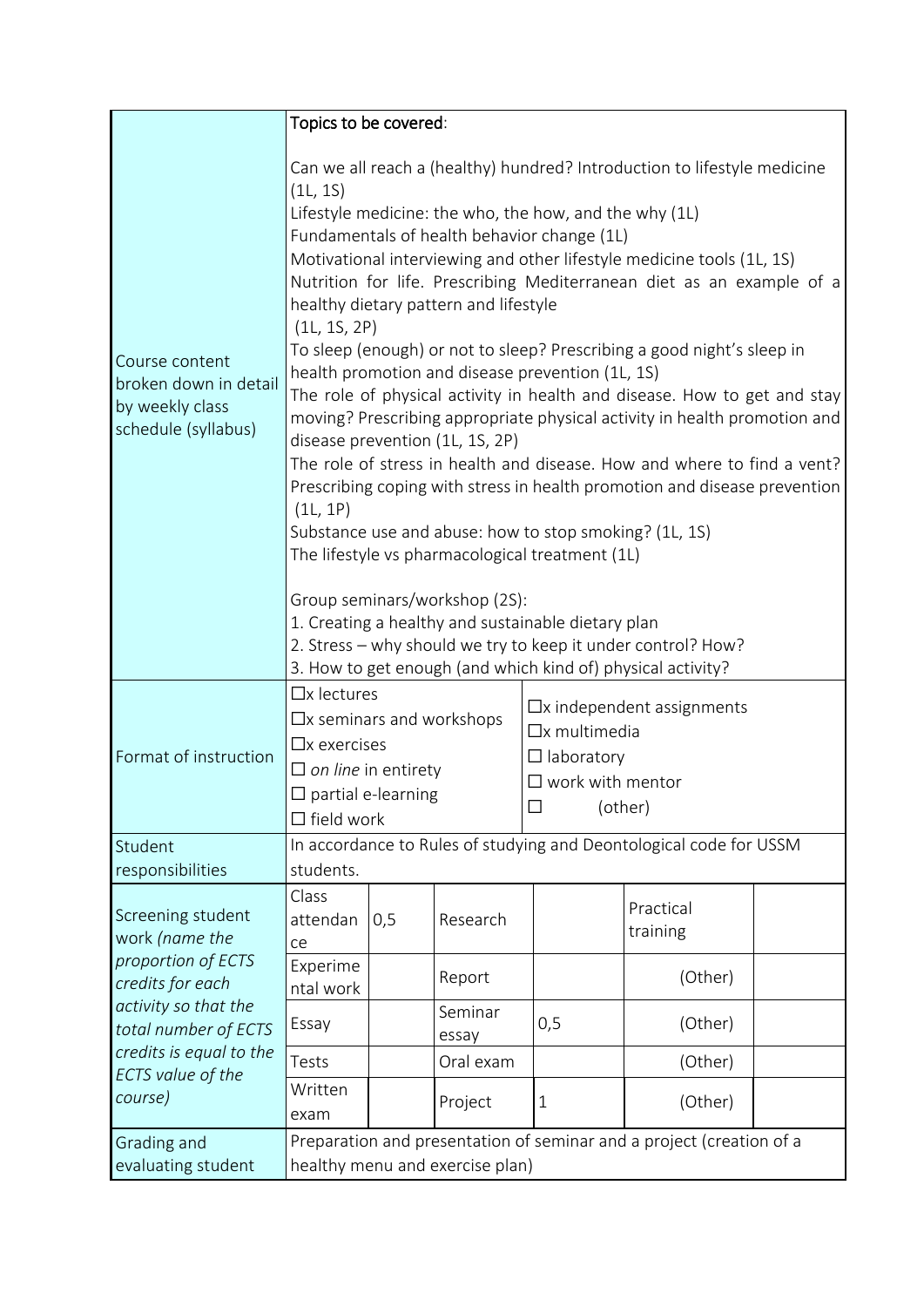| work in class and at<br>the final exam                                      |                                                                                                                                                                                                                                                                                                                                                                                                                                                   |                                       |                                 |  |  |
|-----------------------------------------------------------------------------|---------------------------------------------------------------------------------------------------------------------------------------------------------------------------------------------------------------------------------------------------------------------------------------------------------------------------------------------------------------------------------------------------------------------------------------------------|---------------------------------------|---------------------------------|--|--|
| Required literature<br>(available in the<br>library and via other<br>media) | <b>Title</b>                                                                                                                                                                                                                                                                                                                                                                                                                                      | Number of<br>copies in<br>the library | Availability via<br>other media |  |  |
|                                                                             | New textbook developed:<br>Kolcic I, Dragun T (eds). Lifestyle medicine:<br>the Roadmap to Our Best Possible Health.<br>Split: Redak; 2019.                                                                                                                                                                                                                                                                                                       | 200                                   |                                 |  |  |
|                                                                             | Rippe JM (Ed). Lifestyle medicine. Third ed.<br>Boca Raton: CRC Press/Taylor & Francis,<br>2019.                                                                                                                                                                                                                                                                                                                                                  |                                       |                                 |  |  |
|                                                                             | Egger G, Binns A, Rössner S, Sagner M.<br>Lifestyle medicine: Lifestyle, the<br><b>Environment and Preventive Medicine in</b><br>Health and Disease. London: Academic<br>Press, 2017.                                                                                                                                                                                                                                                             |                                       |                                 |  |  |
|                                                                             | Mechanick JI, Kushner RK (Eds). Lifestyle<br>medicine: a manual for clinical practice.<br>Cham: Springer, 2016.                                                                                                                                                                                                                                                                                                                                   |                                       |                                 |  |  |
|                                                                             | Frates B, Bonnet J. The Lifestyle Medicine<br>Handbook: An Introduction to the Power of<br>Healthy Habits. 2018.                                                                                                                                                                                                                                                                                                                                  |                                       |                                 |  |  |
|                                                                             | Rippe JM (Ed). Nutrition in lifestyle<br>medicine. Cham, Switzerland: Humana<br>Press, 2017.                                                                                                                                                                                                                                                                                                                                                      |                                       |                                 |  |  |
|                                                                             | Miller WR, Rollnick S, Corporation E, Conforti<br>K. Motivational Interviewing, Second Edition:<br>Preparing People for Change: Guilford<br>Publications; 2002.                                                                                                                                                                                                                                                                                   |                                       |                                 |  |  |
|                                                                             | NextGenU.org: Lifestyle Medicine course<br>(http://nextgenu.org/course/view.php?id=2<br>05#0)                                                                                                                                                                                                                                                                                                                                                     |                                       |                                 |  |  |
| Optional literature                                                         | 1. Thomas L. Lenz. Lifestyle medicine for chronic diseases: an<br>introduction to the evidence-based approach of managing chronic<br>diseases with lifestyle therapeutics. Second ed. Morrisville, North<br>Carolina: Lulu Press, 2019.<br>2. William R. Miller, Stephen Rollnick. Motivational interviewing: helping<br>people change. 3rd ed. New York: Guilford Press, 2013.<br>3. Stephen Rollnick, William R. Miller, Christopher C. Butler. |                                       |                                 |  |  |
|                                                                             | Motivational interviewing in health care: helping patients change<br>behavior. New York: Guilford Press, 2008.<br>4. Dawn Clifford, Laura Curtis. Motivational interviewing in nutrition and<br>fitness. New York: The Guilford Press, 2016.                                                                                                                                                                                                      |                                       |                                 |  |  |